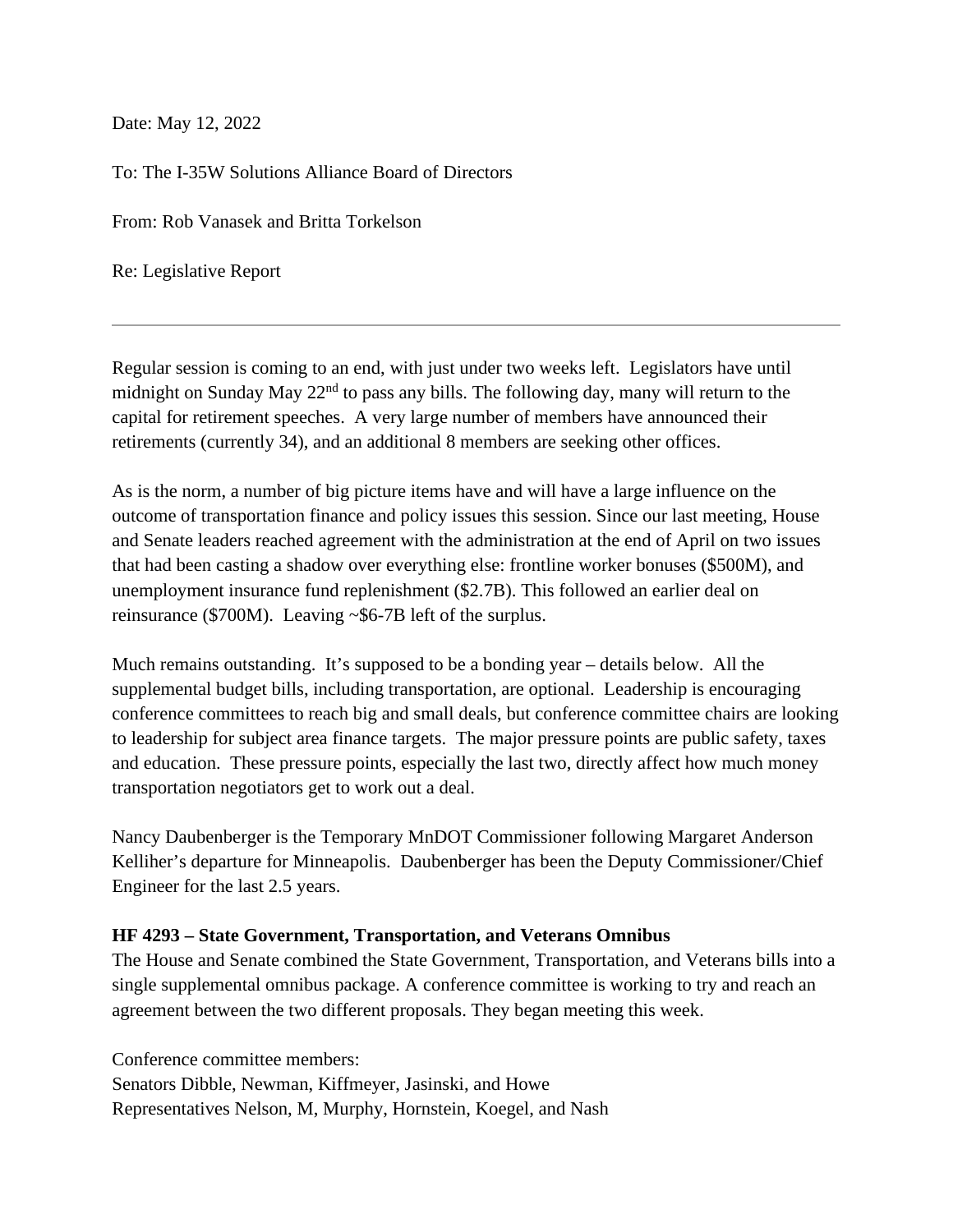Chair Newman and Chair Hornstein began meeting right after Easter to begin resolving differences. It's anticipated close to twenty same and similar transportation provisions get adopted by the conference committee later today, but the main ticket items will have to wait until leadership gives transportation a joint target.

The Senate will have to compromise on the size of their tax cut, which passed with 42 votes last night. The Senate will also need to meet some of the House's education funding priorities. The House will then have to compromise and agree to divert general fund dollars from the sales tax on auto parts to transportation. Once a deal is reached on the above, the transportation dollars need to be divided out amongst the various priorities of each chamber. This is all still possible with the time left, but leadership must cut their deal very soon, by Sunday or before ideally.

Some bill highlights:

- Appropriations to MnDOT from trunk highway bond proceeds:
	- House \$149.1 million for bridges
	- Senate \$299.6 million for specified projects
- Corridors of Commerce each proposal contains both policy and finance changes to the COC program. Changes by the House do not benefit large regional projects like those the Alliance has successfully advocated for and the Senate version is even worse.
- Auto Parts Sales Tax (Senate only) credits taxes from auto parts as follows: 86% to HUTDF, 7% to small cities assistance account, and 7% to town road account.
- Met Council Administrative Citations (House only) authorizes Met Council to issue administrative citations for nonpayment of a transit fare.
- The Senate is more restrictive on its funds or additional MnDOT staffing to provide support for the local match for all the various programs Minnesota could draw down from the federal Infrastructure Investment and Jobs Act while the House is not as robust as the Senate on every line item. (Highway programs require 20%)
- Senate bill has earmarks, which MnDOT points out that those take funds away from projects already in the ten year plan while boosters point out the projects are needed.
- Senate reduces funding for transit by \$10M.
- Senate includes SF 2598, Duckworth (HF 3060 Berg), that provides \$42M for the replacement of the CSAH 50 and I 35 interchange. Lakeville previously testified on April 19<sup>th</sup> and conveyed Dakota County and the Solutions Alliance support for the bill.
- Senate includes \$4.2M for CSAH 9 and 169 interchange.

MnDOT testified in March that the strongest applications for the discretionary programs will have to have their match ready.